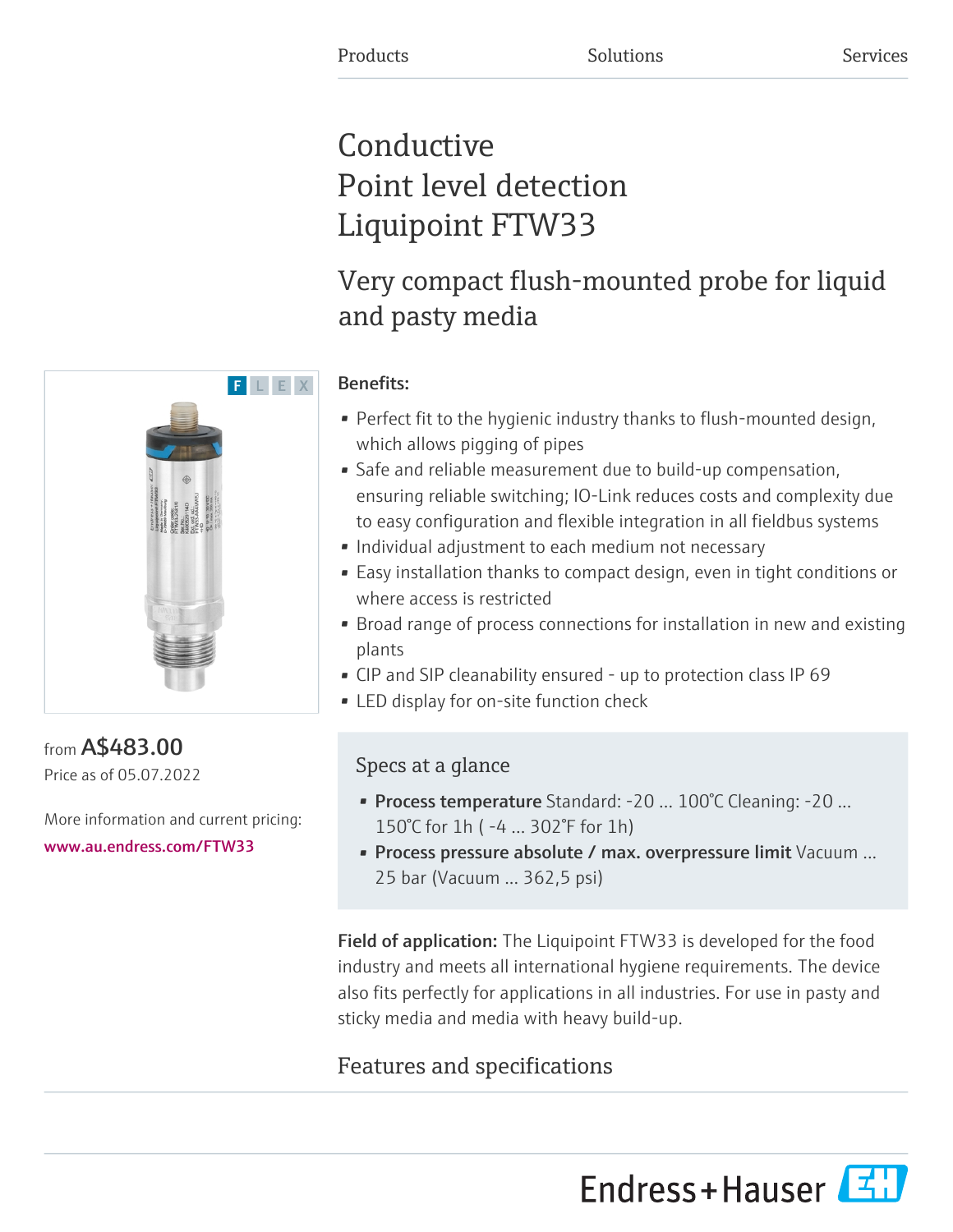#### Point Level / Liquids Measuring principle

Conductive

#### Characteristic / Application

Compact point level switch for using in pipes and in storage, mixing and process vessels with or without an agitator, for water based or oil based media, with active build up compensation,flush mounting

#### Specialities

CIP and SIP suitable Conductive foam is detectable or can be switched off

#### Supply / Communication

10…30 V DC

#### Ambient temperature

 $-40...70^{\circ}$ C (-40 ... 158°F)

#### Process temperature

Standard: -20 ... 100°C Cleaning: -20 ... 150°C for 1h ( -4 ... 302°F for 1h)

#### Process pressure absolute / max. overpressure limit

Vacuum ... 25 bar (Vacuum ... 362,5 psi)

#### Main wetted parts

Sensor: 316L Sensor isolation: PEEK

#### Process connection

Thread G1, G1/2, G3/4, M24